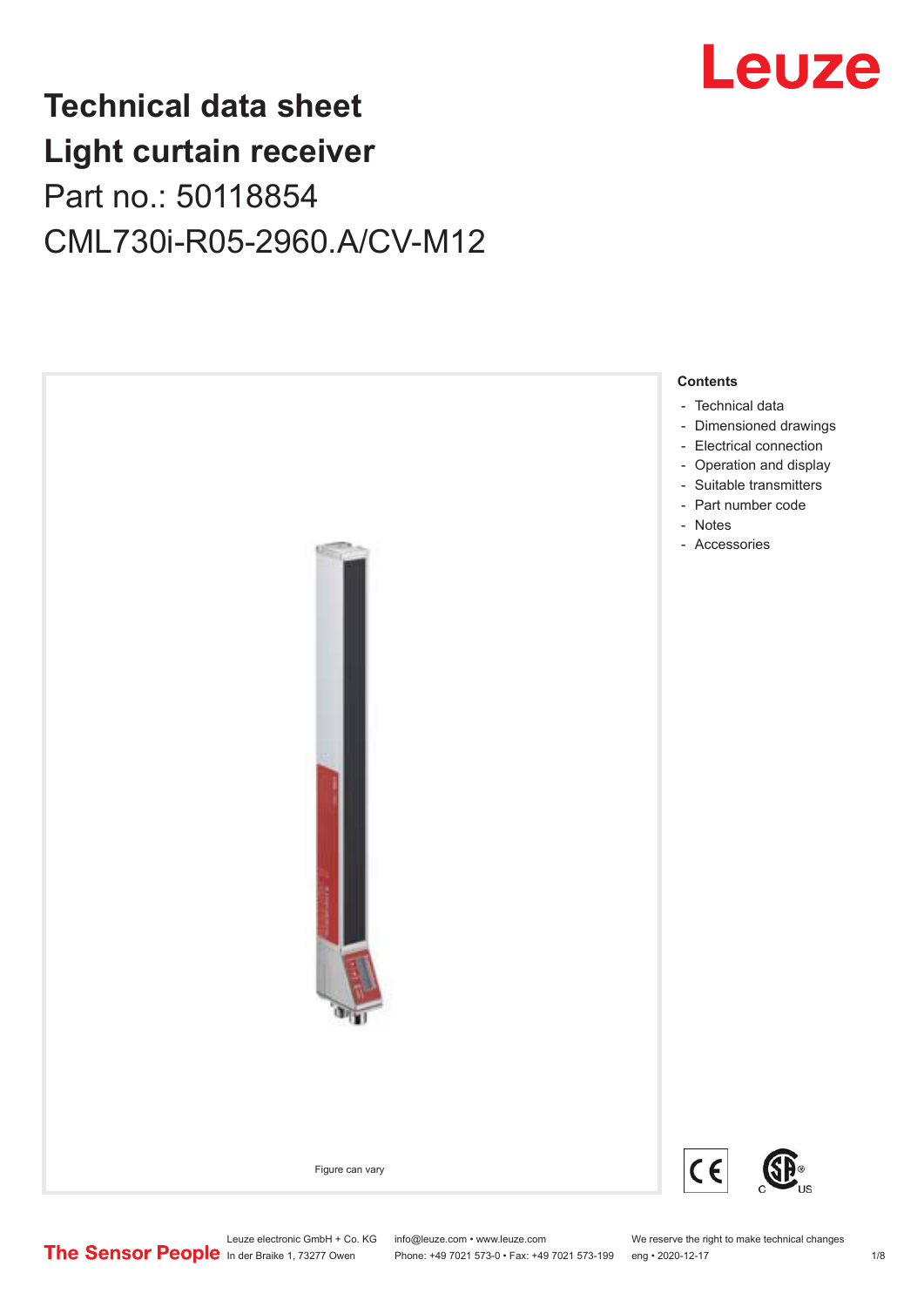## <span id="page-1-0"></span>**Technical data**

#### **Basic data**

| Series                                         | 730                                        |
|------------------------------------------------|--------------------------------------------|
| <b>Operating principle</b>                     | Throughbeam principle                      |
| Device type                                    | Receiver                                   |
| <b>Contains</b>                                | 2x BT-NC sliding block                     |
| <b>Application</b>                             | Detection of transparent objects           |
|                                                | Object measurement                         |
|                                                |                                            |
| <b>Special version</b>                         |                                            |
|                                                |                                            |
| <b>Special version</b>                         | Crossed-beam scanning                      |
|                                                | Diagonal-beam scanning                     |
|                                                | Parallel-beam scanning                     |
| <b>Optical data</b>                            |                                            |
|                                                |                                            |
| <b>Operating range</b>                         | Guaranteed operating range                 |
| <b>Operating range</b>                         | $0.14.5$ m                                 |
| Operating range, transparent media             | 0.1 1.75 m                                 |
| <b>Operating range limit</b>                   | Typical operating range                    |
| <b>Operating range limit</b>                   | 0.16m                                      |
| <b>Measurement field length</b>                | 2.960 mm                                   |
| <b>Number of beams</b>                         | 592 Piece(s)                               |
| Beam spacing                                   | 5 <sub>mm</sub>                            |
| Measurement data                               |                                            |
|                                                |                                            |
| Minimum object diameter                        | 10 mm                                      |
| <b>Electrical data</b>                         |                                            |
| <b>Protective circuit</b>                      | Polarity reversal protection               |
|                                                | Short circuit protected                    |
|                                                | <b>Transient protection</b>                |
|                                                |                                            |
| Performance data                               |                                            |
| Supply voltage $U_{\rm B}$                     | 18  30 V, DC                               |
| <b>Residual ripple</b>                         | 0  15 %, From $U_{\rm B}$                  |
| <b>Open-circuit current</b>                    | 0  600 mA, The specified values refer      |
|                                                | to the entire package consisting of trans- |
|                                                | mitter and receiver.                       |
|                                                |                                            |
| Outputs<br><b>Number of analog outputs</b>     | 2 Piece(s)                                 |
|                                                |                                            |
| <b>Analog outputs</b>                          |                                            |
| <b>Current</b>                                 | 024mA                                      |
| Voltage                                        | 011V                                       |
|                                                |                                            |
| Analog output 1                                |                                            |
| <b>Type</b>                                    | Voltage                                    |
|                                                |                                            |
| Analog output 2                                |                                            |
| <b>Type</b>                                    | Current                                    |
|                                                |                                            |
| Inputs/outputs selectable                      |                                            |
| Output current, max.                           | 100 mA                                     |
| Input resistance                               | $6,000 \Omega$                             |
| Number of inputs/outputs selectable 2 Piece(s) |                                            |
| <b>Type</b>                                    | Inputs/outputs selectable                  |
| Voltage type, outputs                          | DC                                         |
| Switching voltage, outputs                     | Typ. $U_R / 0 V$                           |
|                                                |                                            |
| Voltage type, inputs                           | DC                                         |

| Input/output 1                              |                              |
|---------------------------------------------|------------------------------|
| Activation/disable delay                    | 1 ms                         |
| <b>Timing</b>                               |                              |
| <b>Readiness delay</b>                      | 450 ms                       |
| <b>Cycle time</b>                           | 6.07 ms                      |
| Response time per beam                      | $10 \mu s$                   |
| <b>Service interface</b>                    |                              |
| Type                                        | IO-Link                      |
| <b>IO-Link</b>                              |                              |
| <b>Function</b>                             | Configuration via software   |
|                                             | Service                      |
| <b>Connection</b>                           |                              |
|                                             |                              |
| <b>Number of connections</b>                | 2 Piece(s)                   |
| <b>Plug outlet</b>                          | Axial                        |
| <b>Connection 1</b>                         |                              |
| <b>Function</b>                             | Configuration interface      |
|                                             | Signal IN                    |
|                                             | Signal OUT                   |
|                                             | Voltage supply               |
| <b>Type of connection</b>                   | Connector                    |
| <b>Thread size</b>                          | M12                          |
| <b>Type</b>                                 | Male                         |
| <b>Material</b>                             | Metal                        |
| No. of pins                                 | 8-pin                        |
| Encoding                                    | A-coded                      |
| <b>Connection 2</b>                         |                              |
| <b>Function</b>                             | Connection to transmitter    |
| <b>Type of connection</b>                   | Connector                    |
| <b>Thread size</b>                          | M <sub>12</sub>              |
| <b>Type</b>                                 | Female                       |
| <b>Material</b>                             | Metal                        |
| No. of pins                                 | 5-pin                        |
| Encoding                                    | A-coded                      |
| <b>Mechanical data</b>                      |                              |
|                                             |                              |
| Design                                      | Cubic                        |
| Dimension (W x H x L)                       | 29 mm x 35.4 mm x 3,035 mm   |
| <b>Housing material</b>                     | Metal                        |
| <b>Metal housing</b><br>Lens cover material | Aluminum<br>Plastic          |
| Net weight                                  | 3,000 g                      |
| <b>Housing color</b>                        | Silver                       |
| Type of fastening                           | Groove mounting              |
|                                             | Via optional mounting device |
|                                             |                              |
| <b>Operation and display</b>                |                              |
| Type of display                             | LED                          |
|                                             | OLED display                 |
| <b>Number of LEDs</b>                       | 2 Piece(s)                   |
| Type of configuration                       | Software                     |
|                                             | Teach-in                     |
| <b>Operational controls</b>                 | Membrane keyboard            |

Leuze

low: ≤4V

Leuze electronic GmbH + Co. KG info@leuze.com • www.leuze.com We reserve the right to make technical changes ln der Braike 1, 73277 Owen Phone: +49 7021 573-0 • Fax: +49 7021 573-199 eng • 2020-12-17 2/8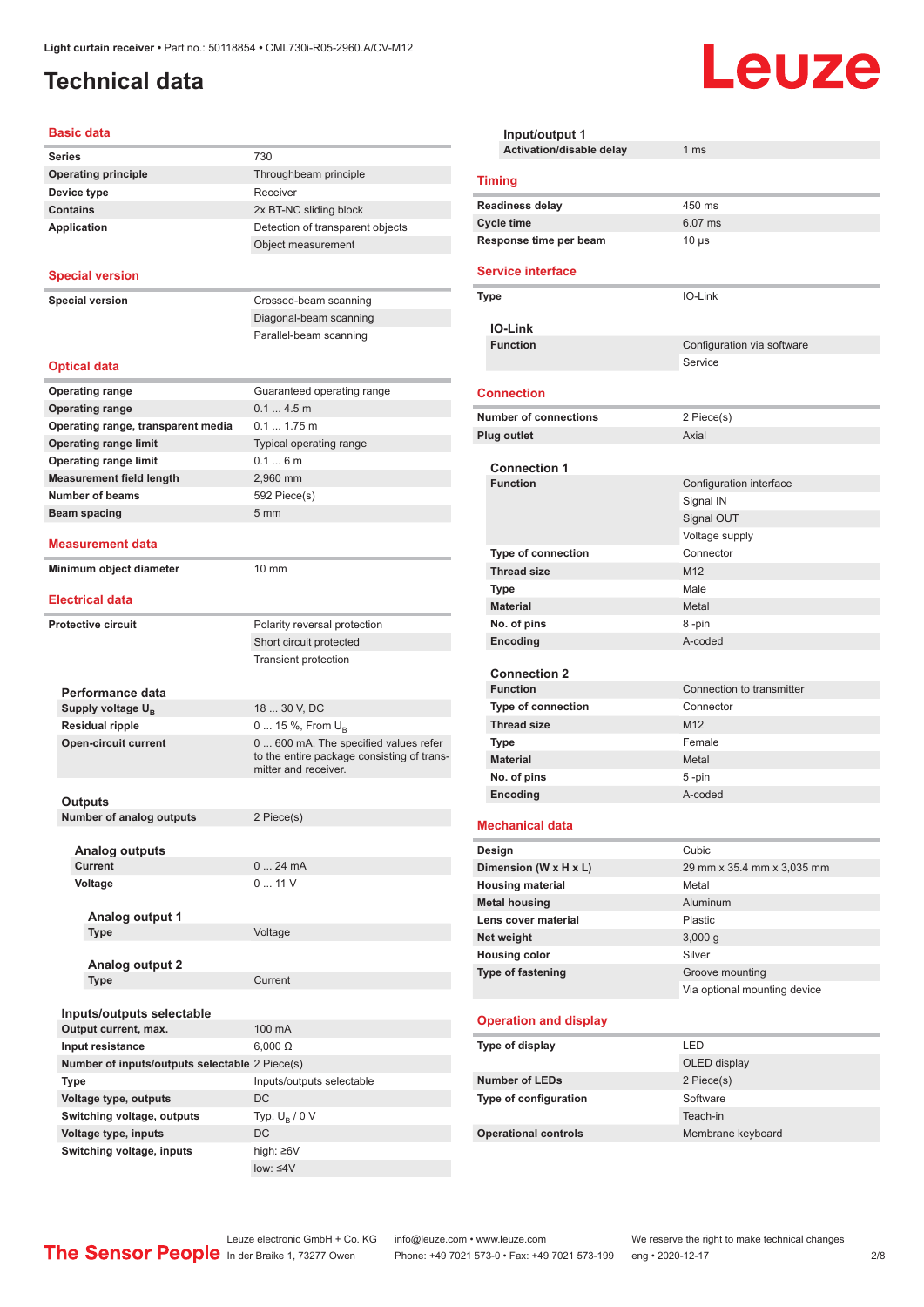## **Technical data**

# Leuze

#### **Environmental data**

| Ambient temperature, operation | $-30$ 60 °C |
|--------------------------------|-------------|
| Ambient temperature, storage   | $-40$ 70 °C |
| <b>Certifications</b>          |             |
|                                |             |
| Degree of protection           | IP 65       |
| <b>Protection class</b>        | Ш           |
| <b>Certifications</b>          | c CSA US    |

#### **Classification**

| <b>Customs tariff number</b> | 90314990 |
|------------------------------|----------|
| eCl@ss 5.1.4                 | 27270910 |
| eCl@ss 8.0                   | 27270910 |
| eCl@ss 9.0                   | 27270910 |
| eCl@ss 10.0                  | 27270910 |
| eCl@ss 11.0                  | 27270910 |
| <b>ETIM 5.0</b>              | EC002549 |
| <b>ETIM 6.0</b>              | EC002549 |
| <b>ETIM 7.0</b>              | EC002549 |
|                              |          |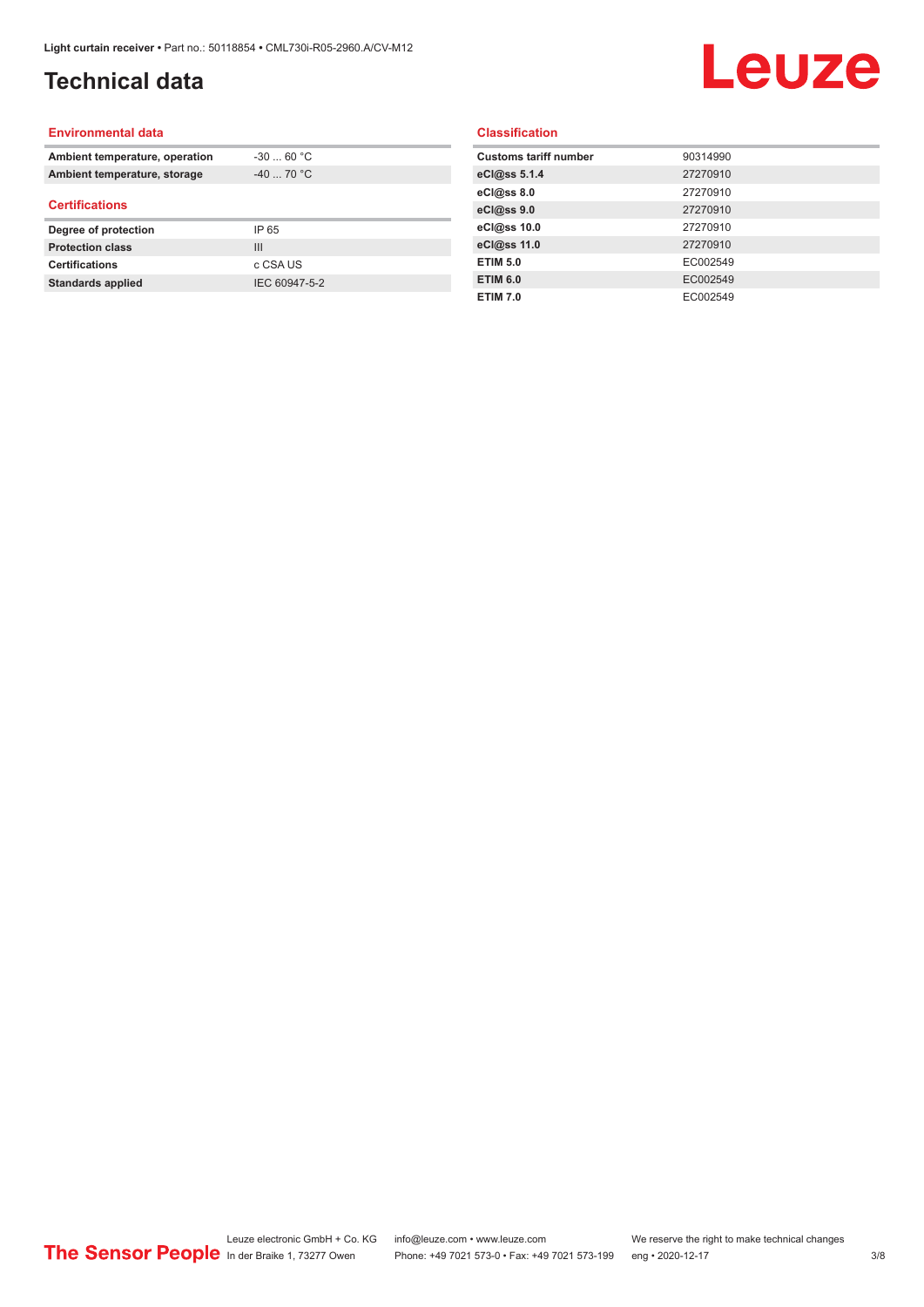### <span id="page-3-0"></span>**Dimensioned drawings**

All dimensions in millimeters



A Beam spacing 5 mm

G Fastening groove

- B Measurement field length 2960 mm
- F M6 thread
- 
- R Receiver
	- Y 2.5 mm

T Transmitter

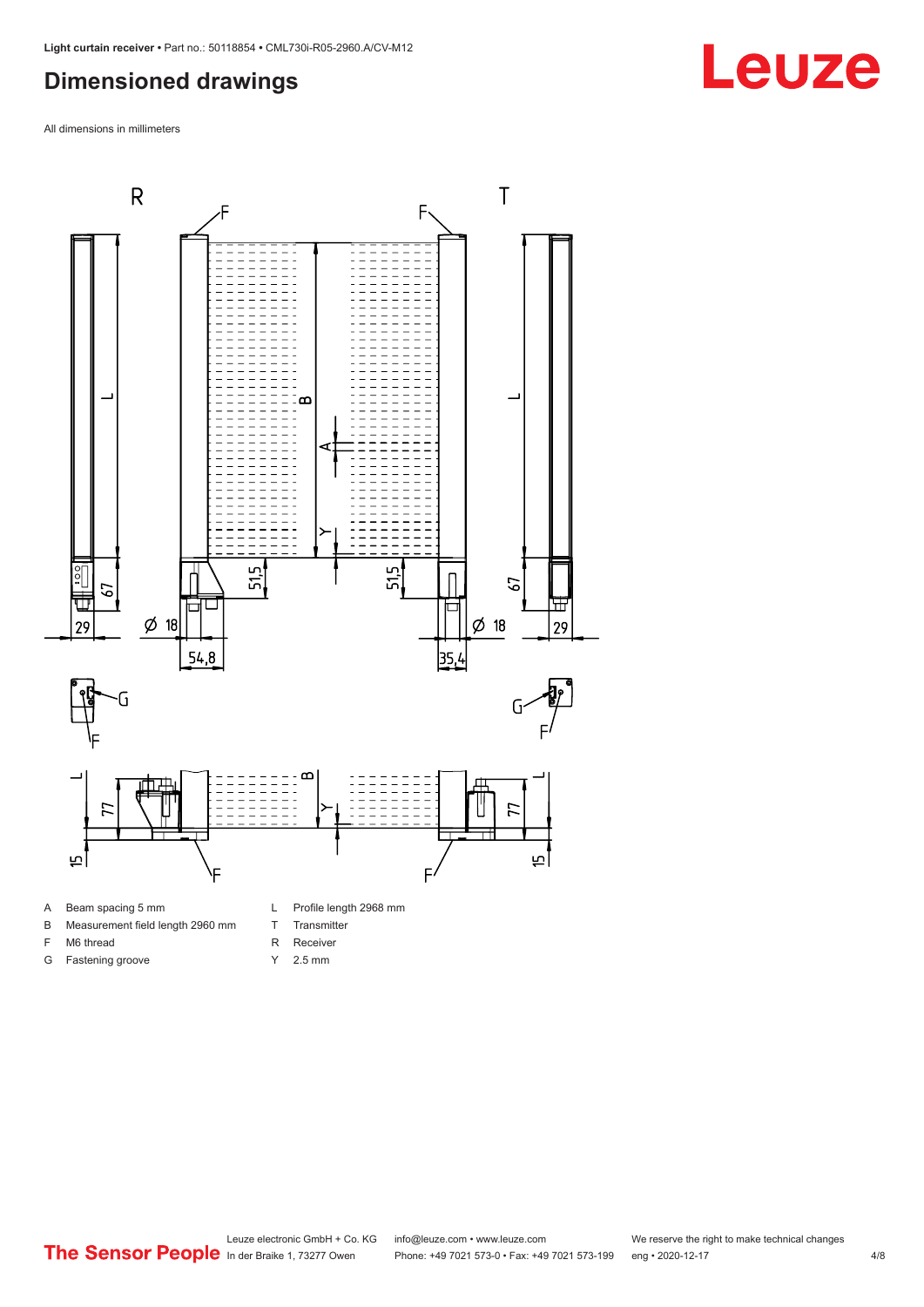#### <span id="page-4-0"></span>**Dimensioned drawings**





A PWR / SW IN / OUT

## **Electrical connection**

**Connection 1**

| <b>Function</b>    | Configuration interface<br>Signal IN |
|--------------------|--------------------------------------|
|                    | Signal OUT                           |
|                    | Voltage supply                       |
| Type of connection | Connector                            |
| <b>Thread size</b> | M12                                  |
| <b>Type</b>        | Male                                 |
| <b>Material</b>    | Metal                                |
| No. of pins        | 8-pin                                |
| Encoding           | A-coded                              |

#### **Pin Pin assignment**

| 1              | $V +$            |
|----------------|------------------|
| $\overline{2}$ | I/O <sub>1</sub> |
| 3              | GND              |
| $\overline{4}$ | IO-Link          |
| 5              | I/O <sub>2</sub> |
| 6              | OUT V            |
| $\overline{7}$ | OUT mA           |
| 8              | <b>AGND</b>      |
|                |                  |



#### **Connection 2**

| <b>Function</b>    | Connection to transmitter |
|--------------------|---------------------------|
| Type of connection | Connector                 |
| <b>Thread size</b> | M <sub>12</sub>           |
| <b>Type</b>        | Female                    |
| <b>Material</b>    | Metal                     |
| No. of pins        | $5$ -pin                  |
| Encoding           | A-coded                   |

#### **Pin Pin assignment**

| л              | <b>FE/SHIELD</b> |
|----------------|------------------|
| $\overline{2}$ | V+               |
| 3              | <b>GND</b>       |
| 4              | RS 485 Tx+       |
| 5              | RS 485 Tx-       |

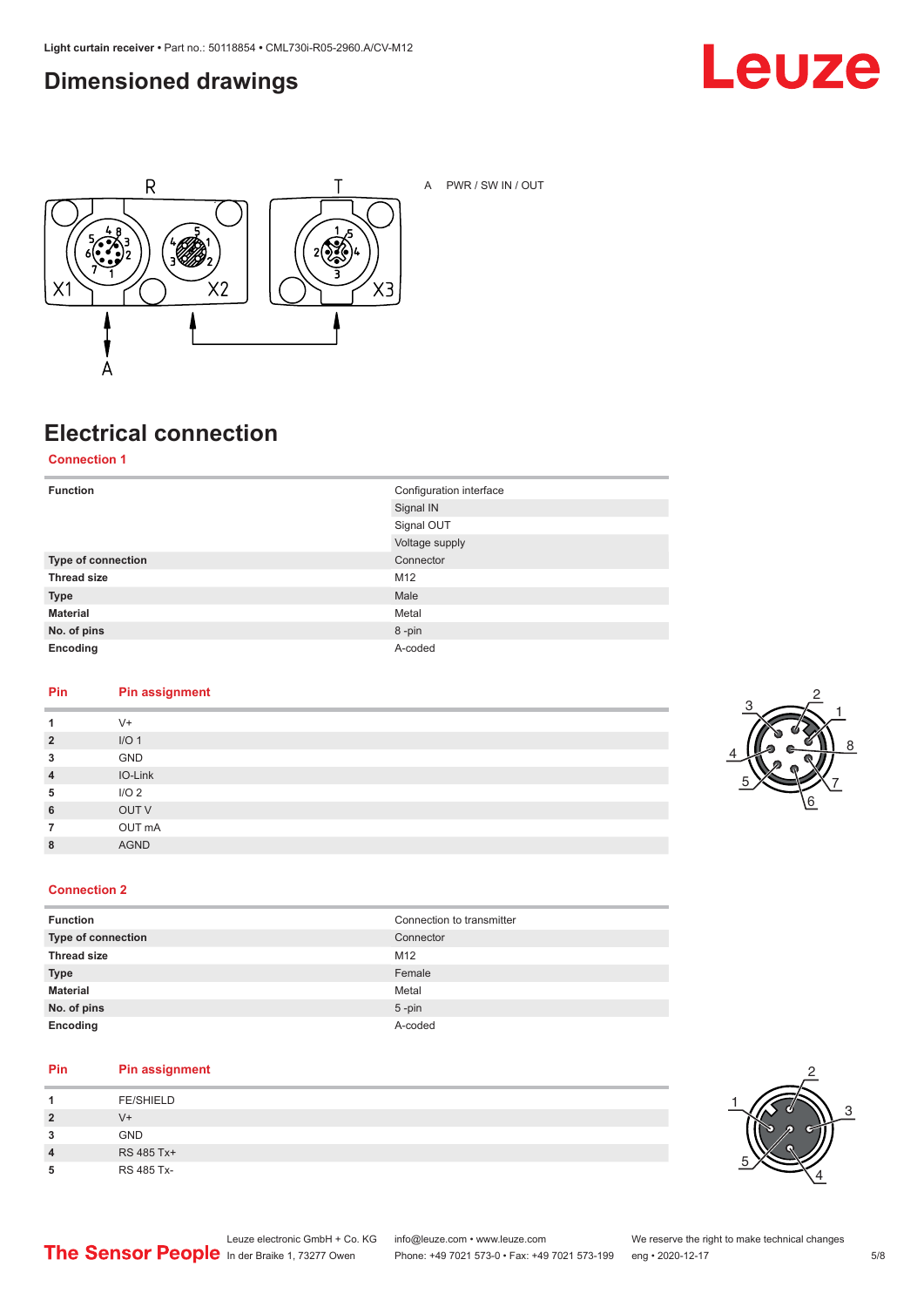## **Operation and display**

<span id="page-5-0"></span>

| <b>.ight curtain receiver •</b> Part no.: 50118854 • CML730i-R05-2960.A/CV-M12 |                          |                                        |
|--------------------------------------------------------------------------------|--------------------------|----------------------------------------|
|                                                                                | Operation and display    | Leuze                                  |
| LED                                                                            | <b>Display</b>           | <b>Meaning</b>                         |
|                                                                                | Green, continuous light  | Operational readiness                  |
|                                                                                | Green, flashing          | Teach / error                          |
|                                                                                | Yellow, continuous light | Light path free, with function reserve |
|                                                                                | Yellow, flashing         | No function reserve                    |

#### **Suitable transmitters**

| Part no. | <b>Designation</b>         | <b>Article</b>               | <b>Description</b>                                                    |
|----------|----------------------------|------------------------------|-----------------------------------------------------------------------|
| 50118612 | CML730i-T05-<br>2960.A-M12 | Light curtain<br>transmitter | Operating range: 0.1  4 m<br>Connection: Connector, M12, Axial, 5-pin |

Off Contract the Contract of Contract of Contract of Contract of Contract of Contract of Contract of Contract of Contract of Contract of Contract of Contract of Contract of Contract of Contract of Contract of Contract of C

#### **Part number code**

Part designation: **CML7XXi-YZZ-AAAA.BCCCDDD-EEEFFF**

| <b>CML</b>           | <b>Operating principle</b><br>Measuring light curtain                                                                                     |
|----------------------|-------------------------------------------------------------------------------------------------------------------------------------------|
| 7XXi                 | <b>Series</b><br>720i: 720i series<br>730i: 730i series                                                                                   |
| Y                    | Device type<br>T: transmitter<br>R: receiver                                                                                              |
| <b>ZZ</b>            | <b>Beam spacing</b><br>05:5 mm<br>10:10 mm<br>20:20 mm<br>40:40 mm                                                                        |
| <b>AAAA</b>          | Measurement field length [mm], dependent on beam spacing                                                                                  |
| в                    | Equipment<br>A: connector outlet, axial<br>R: rear connector outlet                                                                       |
| CCC                  | Interface<br>L: IO-Link<br>/CN: CANopen<br>/PB: PROFIBUS<br>/PN: PROFINET<br>/CV: Analog current and voltage output<br>/D3: RS 485 Modbus |
| <b>DDD</b>           | <b>Special equipment</b><br>-PS: Power Setting                                                                                            |
| <b>EEE</b>           | <b>Electrical connection</b><br>M12: M12 connector                                                                                        |
| <b>FFF</b>           | -EX: Explosion protection                                                                                                                 |
| <b>Note</b>          |                                                                                                                                           |
|                      |                                                                                                                                           |
| $\ddot{\phantom{a}}$ | $\&$ A list with all available device types can be found on the Leuze website at www.leuze.com.                                           |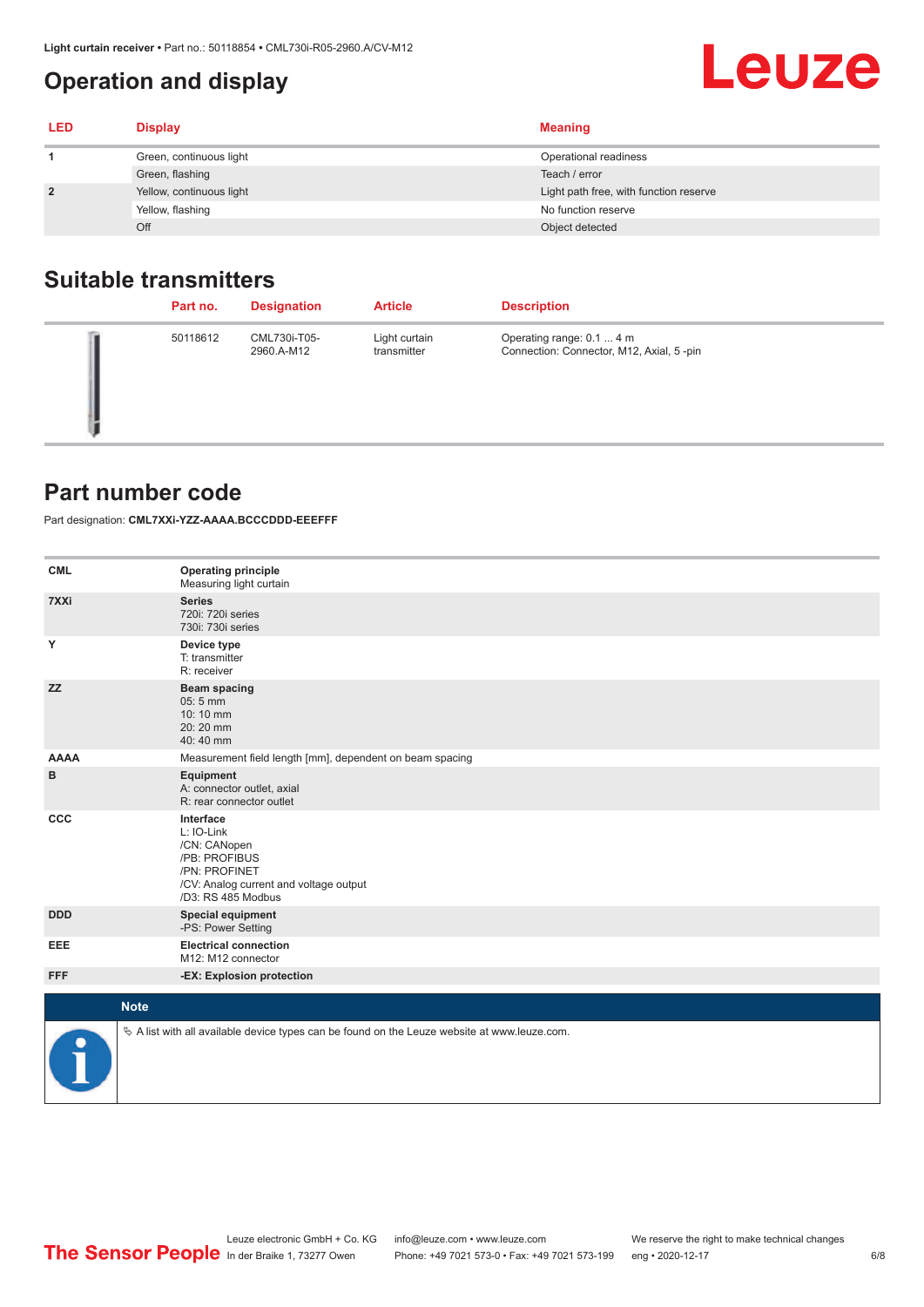#### <span id="page-6-0"></span>**Notes**



#### **Observe intended use!**

 $\%$  This product is not a safety sensor and is not intended as personnel protection.

 $\%$  The product may only be put into operation by competent persons.

 $\%$  Only use the product in accordance with its intended use.

| <b>For UL applications:</b>                                                                                                                                                       |
|-----------------------------------------------------------------------------------------------------------------------------------------------------------------------------------|
| $\%$ For UL applications, use is only permitted in Class 2 circuits in accordance with the NEC (National Electric Code).                                                          |
| V These proximity switches shall be used with UL Listed Cable assemblies rated 30V, 0.5A min, in the field installation, or equivalent (categories: CYJV/<br>CYJV7 or PVVA/PVVA7) |

#### **Accessories**

#### Connection technology - Connection cables

|   | Part no. | <b>Designation</b> | <b>Article</b>   | <b>Description</b>                                                                                                                                          |
|---|----------|--------------------|------------------|-------------------------------------------------------------------------------------------------------------------------------------------------------------|
| § | 50135128 | KD S-M12-8A-P1-050 | Connection cable | Connection 1: Connector, M12, Axial, Female, A-coded, 8-pin<br>Connection 2: Open end<br>Shielded: Yes<br>Cable length: 5,000 mm<br>Sheathing material: PUR |

#### Connection technology - Interconnection cables

|   |                   | Part no. | <b>Designation</b>                     | <b>Article</b>        | <b>Description</b>                                                                                                                                                                                                                                    |
|---|-------------------|----------|----------------------------------------|-----------------------|-------------------------------------------------------------------------------------------------------------------------------------------------------------------------------------------------------------------------------------------------------|
| e | $(\cdot$ : :<br>Þ | 50129781 | <b>KDS DN-M12-5A-</b><br>M12-5A-P3-050 | Interconnection cable | Suitable for interface: IO-Link, DeviceNet, CANopen<br>Connection 1: Connector, M12, Axial, Female, A-coded, 5-pin<br>Connection 2: Connector, M12, Axial, Male, A-coded, 5-pin<br>Shielded: Yes<br>Cable length: 5,000 mm<br>Sheathing material: PUR |

#### Mounting technology - Mounting brackets

|                                               | Part no. | <b>Designation</b> | <b>Article</b>      | <b>Description</b>                                                                                                                                                                                                        |
|-----------------------------------------------|----------|--------------------|---------------------|---------------------------------------------------------------------------------------------------------------------------------------------------------------------------------------------------------------------------|
| $\frac{1}{2}$ , $\frac{1}{2}$ , $\frac{1}{2}$ | 50142900 | BT 700M.5-2SET     | Mounting device set | Design of mounting device: Bracket mounting<br>Fastening, at system: Through-hole mounting, T slotted hole<br>Mounting bracket, at device: Screw type, Sliding block<br>Type of mounting device: Rigid<br>Material: Steel |

Leuze